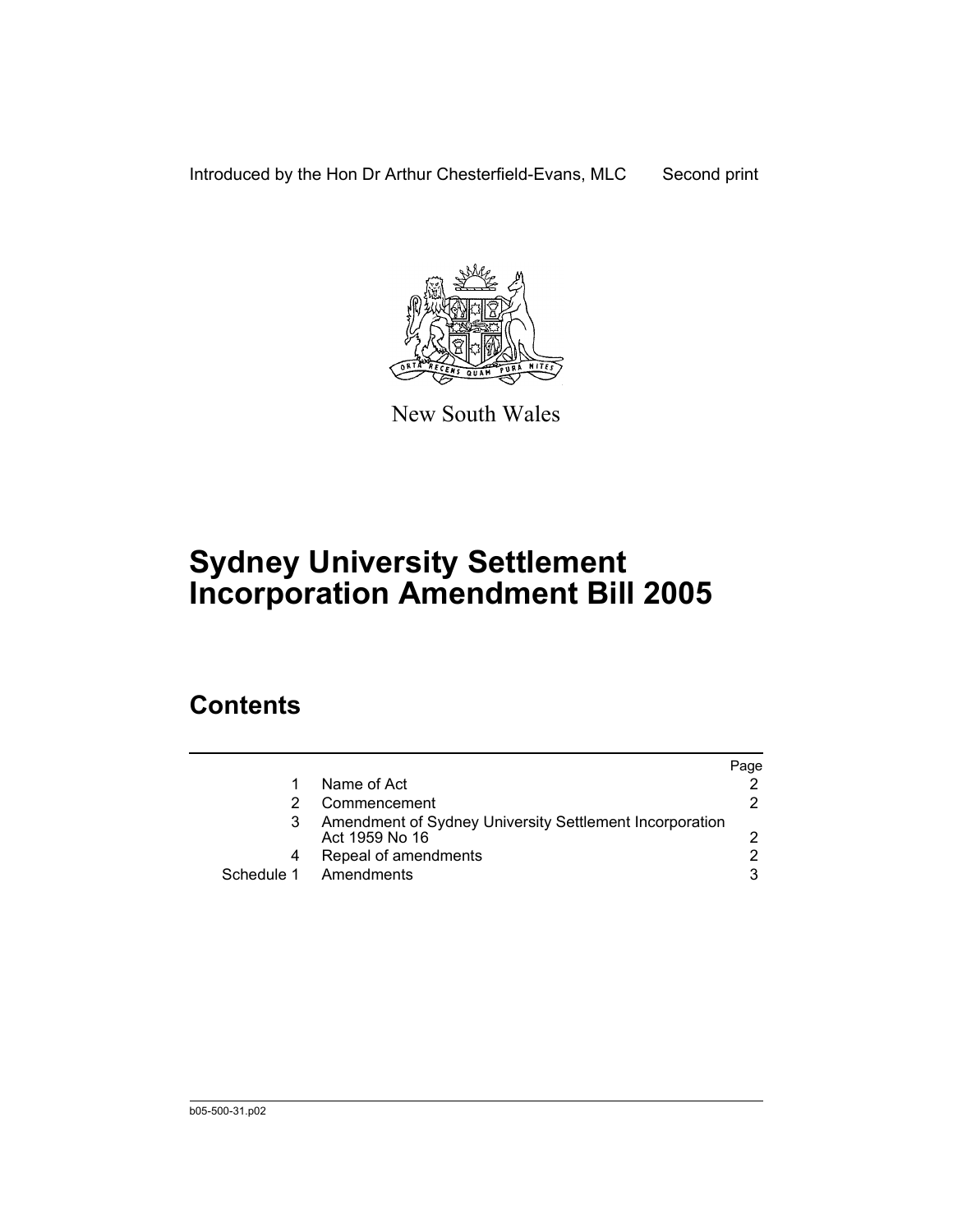**Contents** 

Page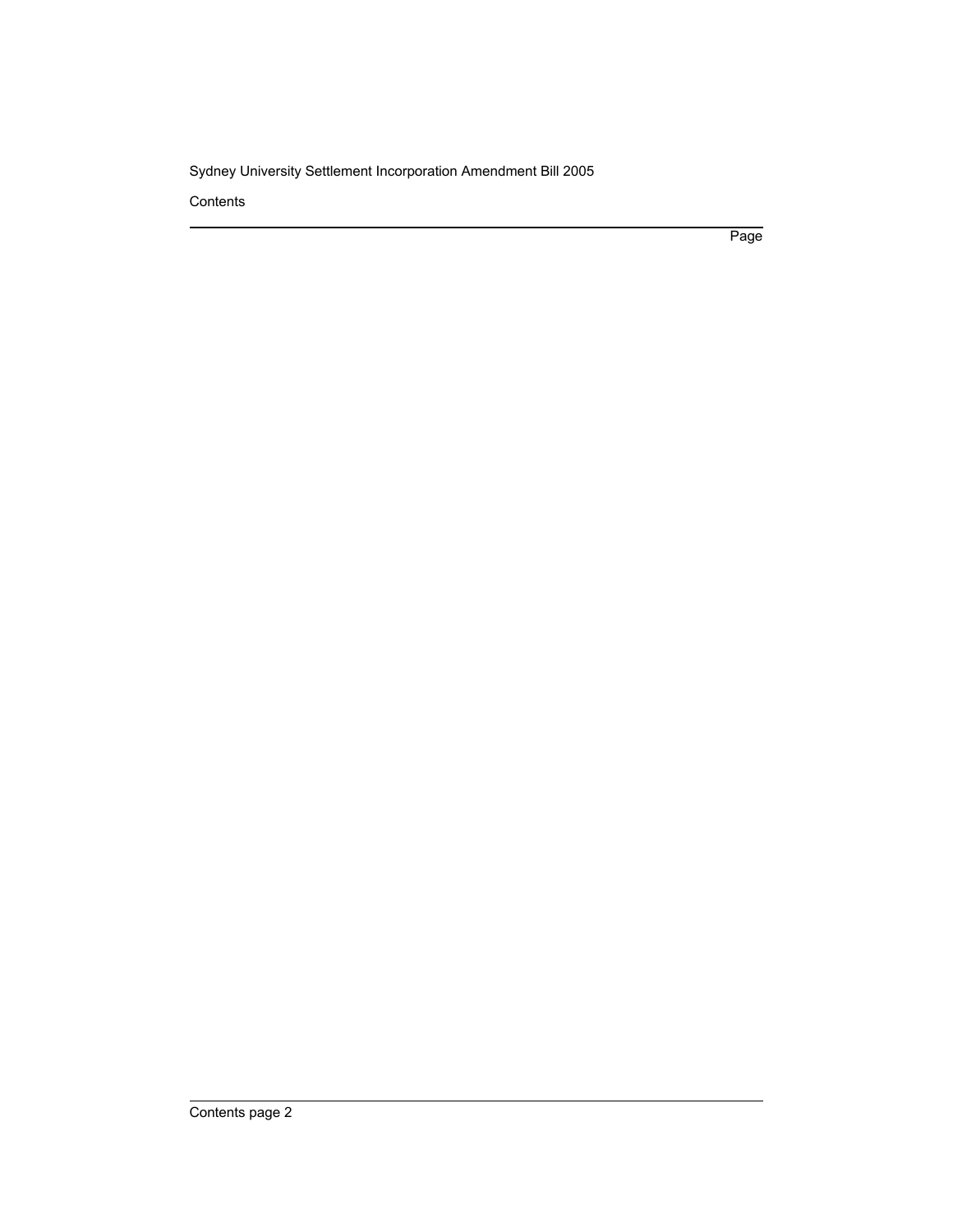*This PUBLIC BILL, originated in the LEGISLATIVE COUNCIL and, having this day passed, is now ready for presentation to the LEGISLATIVE ASSEMBLY for its concurrence.*

*Legislative Council*

*Clerk of the Parliaments.*



New South Wales

# **Sydney University Settlement Incorporation Amendment Bill 2005**

Act No , 2005

An Act to amend the *Sydney University Settlement Incorporation Act 1959* to make further provision with respect to the Constitution of the Sydney University Settlement and the disposal of property of the Settlement; and for other purposes.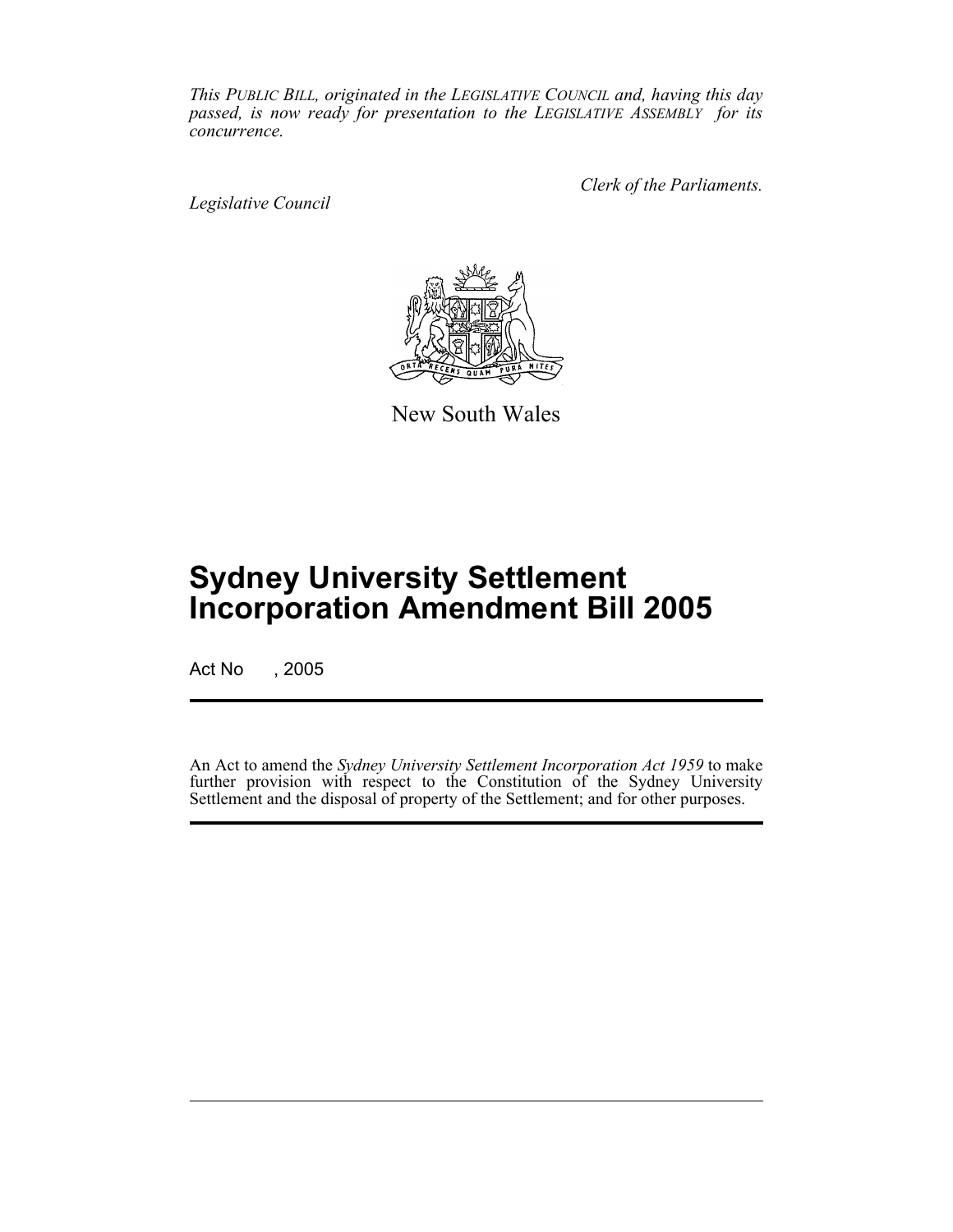<span id="page-3-2"></span><span id="page-3-1"></span><span id="page-3-0"></span>

|             |                             | The Legislature of New South Wales enacts:                                                                                    | 1                   |  |
|-------------|-----------------------------|-------------------------------------------------------------------------------------------------------------------------------|---------------------|--|
| 1           |                             | Name of Act                                                                                                                   |                     |  |
|             |                             | This Act is the Sydney University Settlement Incorporation Amendment<br>Act $2005$ .                                          | 3<br>$\overline{4}$ |  |
| $\mathbf 2$ |                             | <b>Commencement</b>                                                                                                           | 5                   |  |
|             |                             | This Act commences on the date of assent.                                                                                     | 6                   |  |
| 3           | <b>No 16</b>                | <b>Amendment of Sydney University Settlement Incorporation Act 1959</b>                                                       | $\overline{7}$<br>8 |  |
|             |                             | The Sydney University Settlement Incorporation Act 1959 is amended<br>as set out in Schedule 1.                               | 9<br>10             |  |
| 4           | <b>Repeal of amendments</b> |                                                                                                                               | 11                  |  |
|             | (1)                         | Sections 2A, 2B, 3A and 11–18 of, and Schedule 1 to, the Sydney<br>University Settlement Incorporation Act 1959 are repealed: | 12<br>13            |  |
|             |                             | one year after the date of assent to this Act, or<br>(a)                                                                      | 14                  |  |
|             |                             | on a day specified by the Governor by proclamation,<br>(b)                                                                    | 15                  |  |
|             |                             | whichever is later.                                                                                                           | 16                  |  |
|             | (2)                         | The Governor may make more than one proclamation under this<br>section.                                                       | 17<br>18            |  |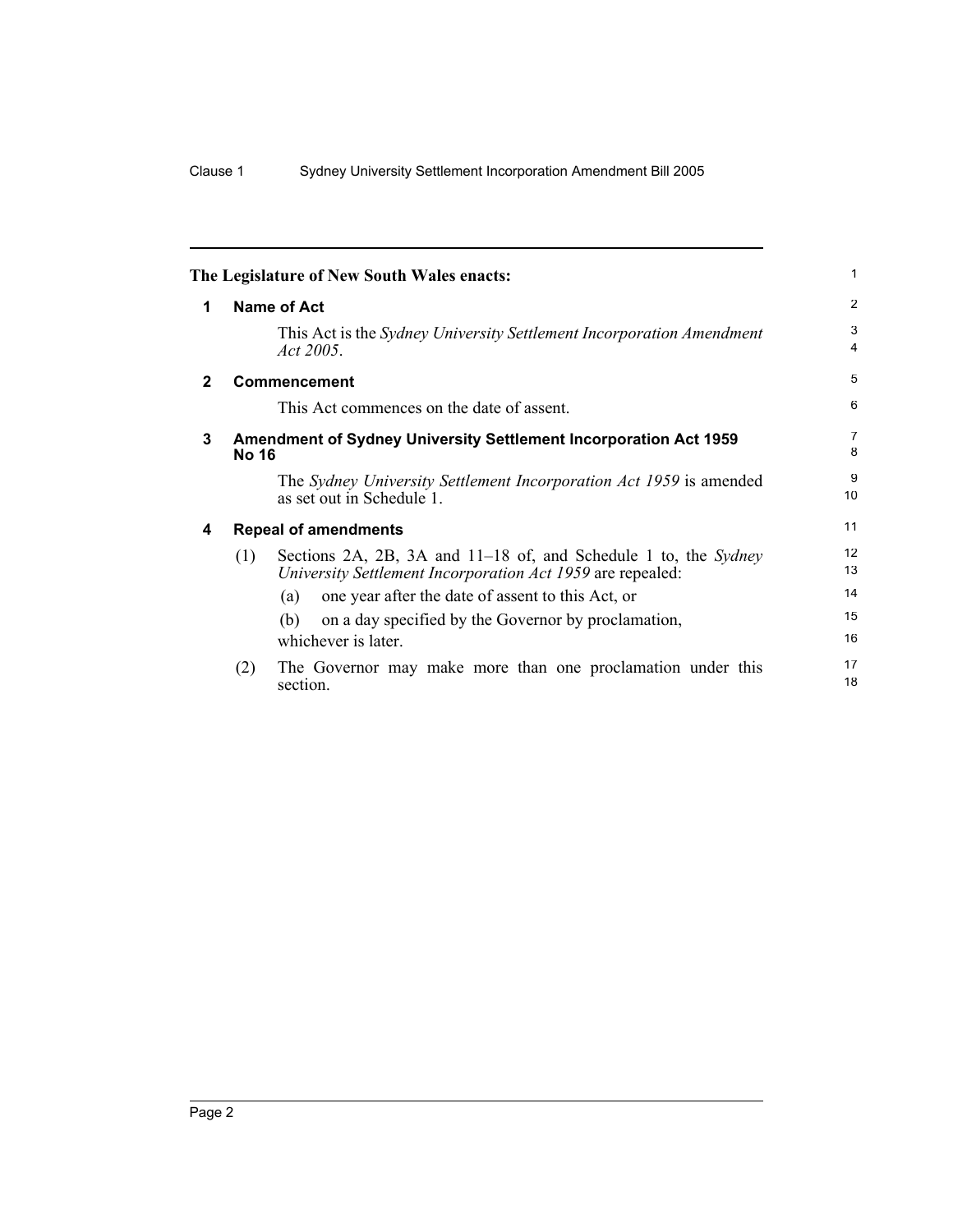Amendments **Amendments** Schedule 1

1

## <span id="page-4-0"></span>**Schedule 1 Amendments**

#### (Section 3) **[1] Sections 2A and 2B** Insert after section 2: **2A Aims and objectives of Settlement** (1) The aims and objectives of the Sydney University Settlement are as follows: (a) to operate within, and to implement, the nineteenth century "settlement tradition" which includes direct service, education and social reform and is based on the philosophy of people from different backgrounds or cultures working together in reciprocal relationships to improve social conditions and learning from each other in the process, (b) to be a non-profit, charitable and benevolent organisation, the purpose of which is to relieve poverty, sickness, suffering, distress, misfortune, destitution or helplessness by: (i) building the links between communities and increasing the capacity of communities to gain more control over their situations and lives, and (ii) providing direct material assistance to disadvantaged people and groups, and (iii) running educational programs, activities, classes and groups to increase the skills and capabilities of disadvantaged people, and (iv) educating the wider community about social problems and solutions to those problems, and (v) building networks of, and strengthening links between, different social, ethnic and cultural groups to develop more cohesive and supportive communities, and (vi) providing information, referrals, advice, counselling and support programs to disadvantaged people, and (vii) providing low-cost facilities to disadvantaged people in order to improve access to services and quality of life, and (viii) promoting and advocating policy, legal and social changes that will benefit disadvantaged people, and  $\mathcal{L}$ 3 4 5 6 7 8 9 10 11 12 13 14 15 16 17 18 19 20 21  $22$ 23 24 25 26 27 28 29 30 31 32 33 34 35 36 37 38 39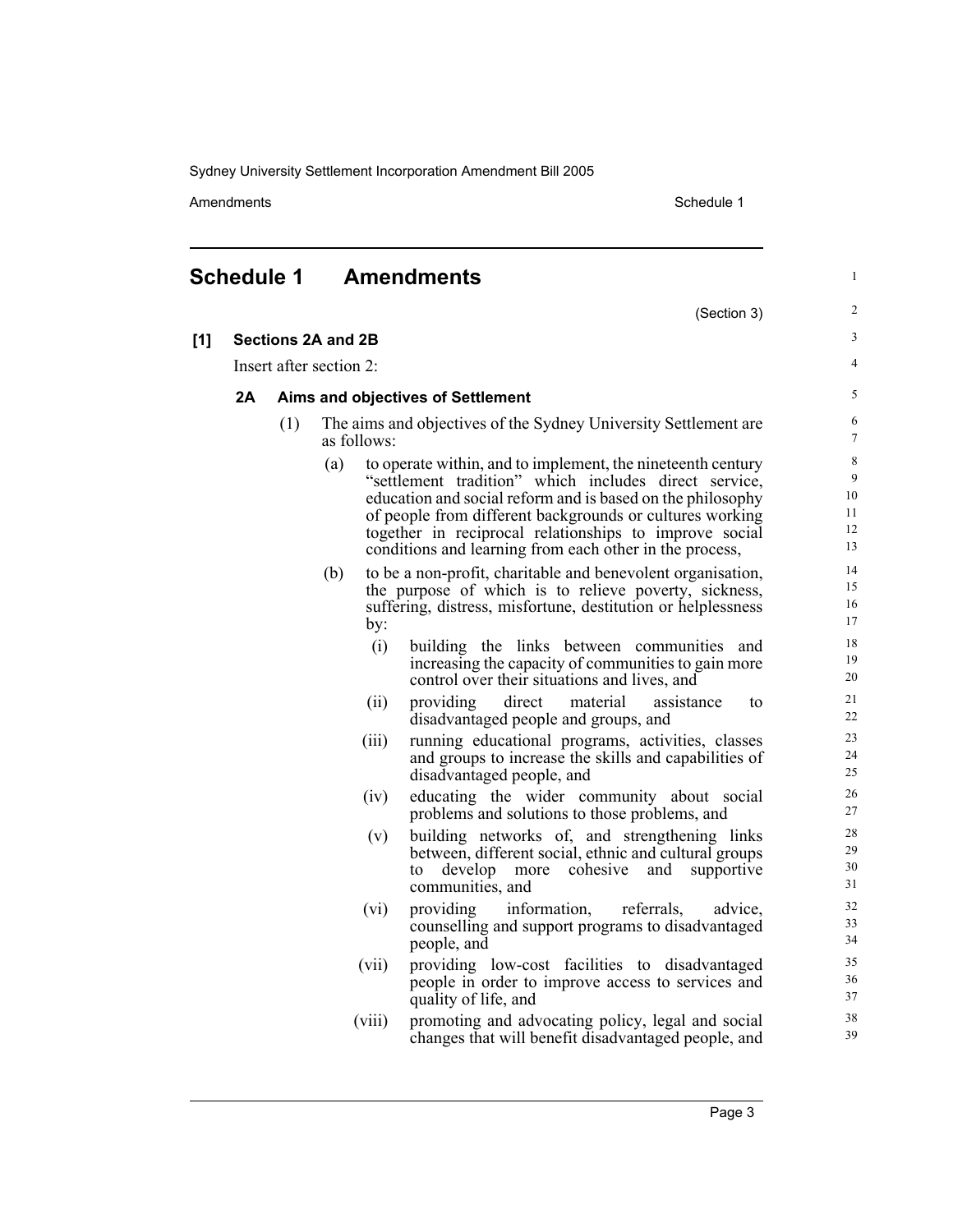Schedule 1 Amendments

|     |    |                   | (ix)<br>improving the capacity of groups, organisations and<br>the wider community to support and assist<br>disadvantaged people, and                                                                                                              | 1<br>$\overline{c}$<br>3       |
|-----|----|-------------------|----------------------------------------------------------------------------------------------------------------------------------------------------------------------------------------------------------------------------------------------------|--------------------------------|
|     |    |                   | researching<br>the<br>needs<br>of<br>(x)<br>disadvantaged<br>communities and gaps in services for disadvantaged<br>people, and                                                                                                                     | 4<br>5<br>6                    |
|     |    |                   | acting as a catalyst to bring together individuals,<br>(xi)<br>families, groups and cultures to identify their own<br>needs and to get those people to work together to<br>solve their own problems, and                                           | $\overline{7}$<br>8<br>9<br>10 |
|     |    |                   | (xii)<br>carrying out any other activities that result in<br>community benefit,                                                                                                                                                                    | 11<br>12 <sup>2</sup>          |
|     |    |                   | to carry out its aims and objectives without discrimination<br>(c)<br>or prejudice against people based on gender, race,<br>ethnicity, sexuality, disability or religious or political<br>beliefs,                                                 | 13<br>14<br>15<br>16           |
|     |    |                   | (d)<br>to direct its efforts and resources to groups within the local<br>community that are disadvantaged and marginalised,                                                                                                                        | 17<br>18                       |
|     |    |                   | (e)<br>to use strategies that promote community development and<br>empowerment.                                                                                                                                                                    | 19<br>20                       |
|     |    | (2)               | Sydney University Settlement recognises the prior occupation by<br>Aboriginal peoples who were displaced and dispossessed and is<br>committed to the objective of respecting the heritage, rights and<br>place of indigenous peoples in Australia. | 21<br>22<br>23<br>24           |
|     | 2Β |                   | Constitution to be read subject to aims and objectives                                                                                                                                                                                             | 25                             |
|     |    |                   | The constitution is to be read subject to the aims and objectives<br>set out in section 2A and subject to the other provisions of this<br>Act.                                                                                                     | 26<br>27<br>28                 |
| [2] |    | <b>Section 3A</b> |                                                                                                                                                                                                                                                    | 29                             |
|     |    |                   | Insert after section 3:                                                                                                                                                                                                                            | 30                             |
|     | 3А |                   | Use and disposal of property                                                                                                                                                                                                                       | 31                             |
|     |    | (1)               | The Settlement's property is to be used exclusively to carry out<br>the Settlement's aims and objectives as set out in section 2A<br>despite any condition or trust affecting the property.                                                        | 32<br>33<br>34                 |
|     |    | (2)               | No portion of the Settlement's property is to be paid to a member<br>(including a member of the executive committee) except as<br>genuine remuneration for services rendered or expenses incurred<br>on behalf of the Settlement.                  | 35<br>36<br>37<br>38           |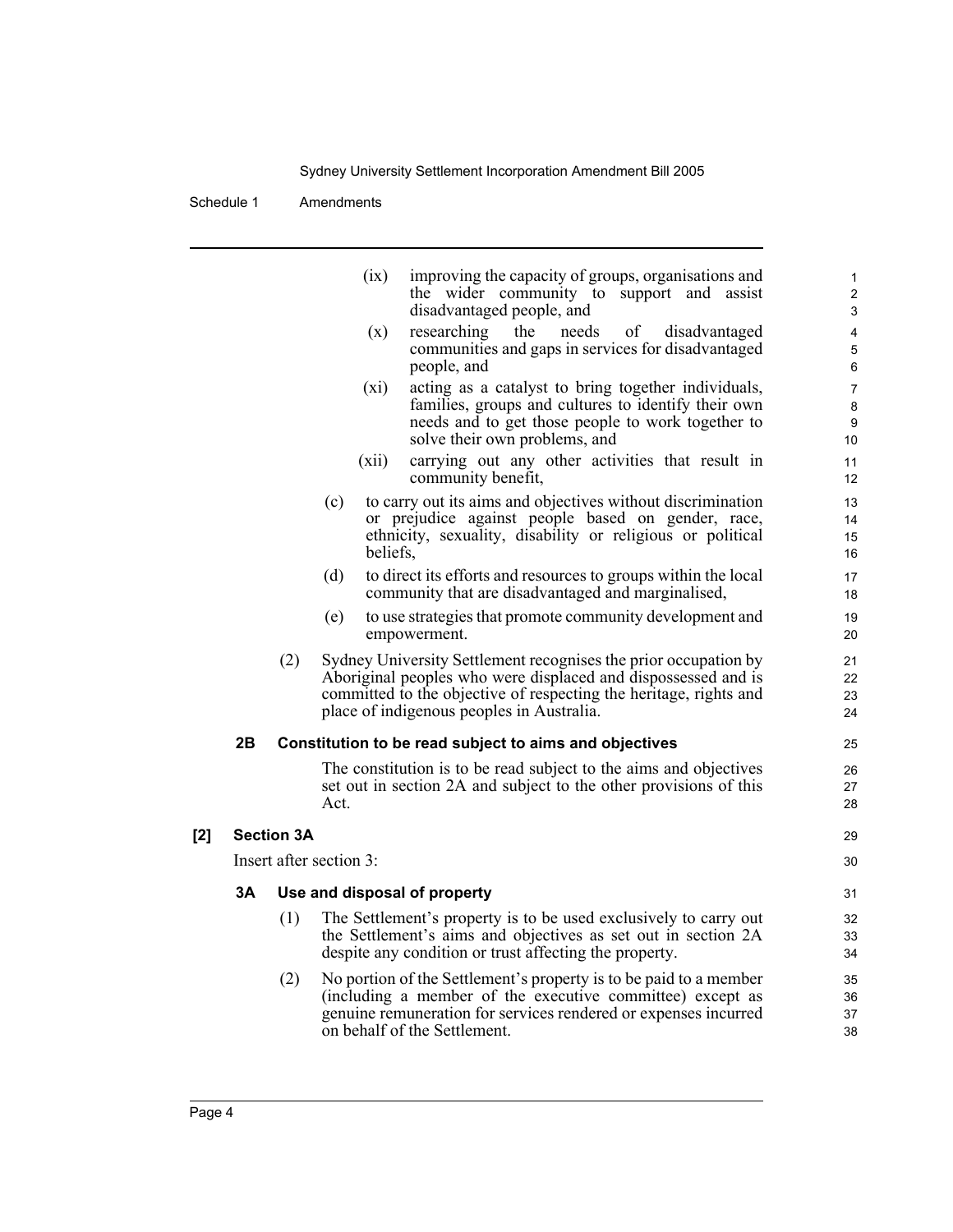Amendments **Schedule 1** and the set of the set of the set of the set of the set of the set of the set of the set of the set of the set of the set of the set of the set of the set of the set of the set of the set of the set

(3) No interest in the Settlement's real property is to be disposed of unless the disposal has the approval of at least two-thirds of members attending, and entitled to vote at, a special general meeting that has been called to approve that disposal. (4) At any special general meeting called to approve a disposal of an interest in the Settlement's real property, a member cannot participate in, and is not entitled to vote at, the meeting, if that member, or a close relative or close associate of that member, may gain a financial or other benefit from the disposal (including, but not limited to, a benefit from a possible increase or change in the value of land in the vicinity of the real property that is the subject of the special general meeting). (5) The Registrar-General is not to register under the *Real Property Act 1900* a transfer of land held by or on behalf of the Settlement (or the corporation) to another person, or any other dealing in relation to any such land that is otherwise registrable under that Act or the *Conveyancing Act 1919*, unless a certificate under the common seal of the corporation is lodged with the Registrar-General certifying that the requirements of subsection (3) have been satisfied. (6) In this section: *close associate* of a member means: (a) a partner of the member, or (b) an employee or agent of the member, or (c) a corporation, or a member of a corporation, partnership, syndicate or joint venture, in which the member, a person referred to in paragraph (a) or (b) or a close relative of the member has a beneficial interest. *close relative* of a member means: (a) a spouse of the member, or (b) a person who is in a de facto relationship with the member within the meaning of the *Property (Relationships) Act 1984*, or (c) a child, grandchild, sibling, parent or grandparent of the member. *dispose* includes sell, transfer, lease, mortgage or otherwise encumber or agree to do any of these. *member* means a person who is a member of the Settlement in accordance with the constitution. *property* of the Settlement includes property of the corporation and any proceeds of the disposal of any such property. 1 2 3 4 5 6 7 8 9 10 11 12 13 14 15 16 17 18 19 20 21 22  $23$ 24 25 26 27 28 29 30 31 32 33 34 35 36 37 38 39  $40$ 41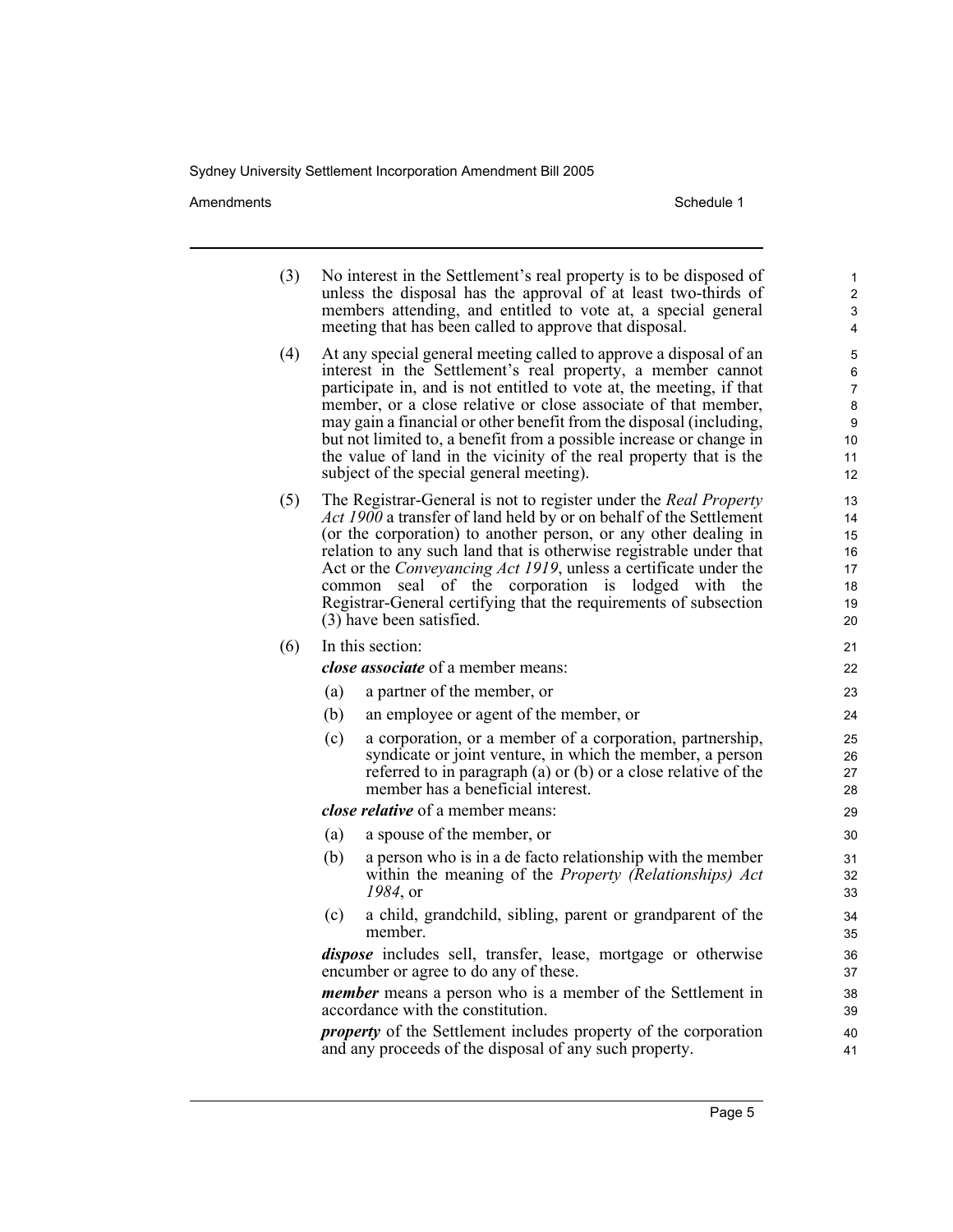Schedule 1 Amendments

*Settlement's real property* includes any building on that property. *special general meeting* means a special general meeting of all of the members called in accordance with the constitution. **[3] Section 11 and Schedule 1** Insert after section 10: **11 Voluntary winding up** (1) The corporation may be voluntarily wound up under this section if: (a) a notice of the proposed voluntary winding up is published in a newspaper circulating in the Sydney area, and (b) at least one month after that notice is published at least 75 per cent of the members (within the meaning of section 3A) have passed a resolution in favour of voluntary winding up, and (c) the Minister has issued a certificate: (i) approving the voluntary winding up of the corporation, and (ii) certifying that the requirements of this subsection have been satisfied. (2) Except with the leave of the Supreme Court, the members of the corporation cannot resolve that it be wound up voluntarily if proceedings for the corporation to be wound up by the Court under section 12 have been commenced and have not been finally determined. (3) The corporation is not authorised to acquire any assets or incur any liabilities after the passing of a resolution under subsection (1) (b) that it be wound up voluntarily. However, the corporate status and other corporate powers of the corporation continue until it is wound up under this section. (4) If the Minister has certified that all of the requirements of subsection (1) have been satisfied, the corporation must be wound up. (5) The Minister must ensure that notice of the winding up of the corporation under the *Corporations Act 2001* of the Commonwealth is published in a newspaper circulating in the Sydney area. (6) Subsection (3) ceases to apply if the Minister decides not to approve a voluntary winding up. 1 2 3 4 5 6 7 8 9 10 11 12 13 14 15 16 17 18 19 20 21 22 23 24 25 26 27 28 29 30 31 32 33 34 35 36 37 38 39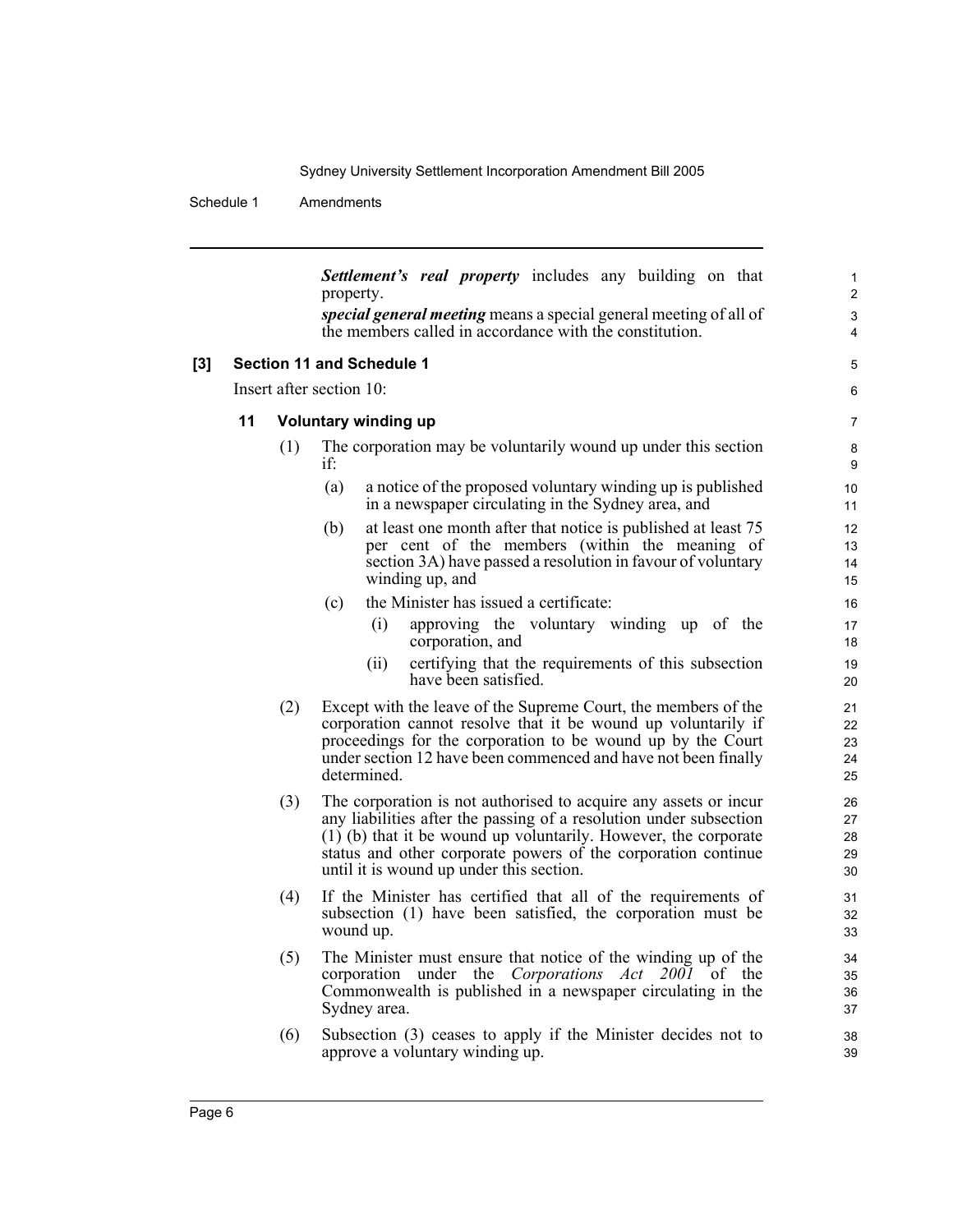Amendments **Schedule 1** and the set of the set of the set of the set of the set of the set of the set of the set of the set of the set of the set of the set of the set of the set of the set of the set of the set of the set

## **12 Winding up by the Court**

|    | (1) | if: | The Supreme Court may order the winding up of the corporation                                                                                                  |
|----|-----|-----|----------------------------------------------------------------------------------------------------------------------------------------------------------------|
|    |     | (a) | at least 75 per cent of the members (within the meaning of<br>section 3A) have passed a resolution in favour of winding<br>up by the Court, or                 |
|    |     | (b) | the Minister has issued a certificate certifying that he or<br>she is of the opinion that the corporation is unable to<br>properly carry out its functions, or |
|    |     | (c) | the corporation is unable to meet its liabilities, or                                                                                                          |
|    |     | (d) | the Court is otherwise of the opinion that it is just and<br>equitable that the Corporation be wound up.                                                       |
|    | (2) |     | An application to the Court for the winding up of the Corporation<br>may be made by:                                                                           |
|    |     | (a) | the Corporation (but only if a resolution is passed by at<br>least 75 per cent of the members in favour of making the<br>application), or                      |
|    |     | (b) | the Minister.                                                                                                                                                  |
| 13 |     |     | Procedure for winding up                                                                                                                                       |
|    | (1) |     | The winding up of the corporation is declared to be an applied<br>Corporations legislation matter for the purposes of Part 3 of the                            |

- *Corporations (Ancillary Provisions) Act 2001* in relation to the provisions of Chapter 5 of the *Corporations Act 2001* of the Commonwealth (the *applied provisions*), subject to the following modifications:
	- (a) the applied provisions have effect subject to the provisions of sections 11 and 12 of this Act,
	- (b) a reference in the applied provisions to a company, Part 5.1 body or Part 5.7 body is taken to include a reference to the corporation,
	- (c) a past or present member of the executive committee or the Settlement is not liable to pay the corporations's liabilities on the winding up or the costs, charges or expenses of the winding up despite anything to the contrary in the applied provisions,
	- (d) the distribution of surplus property after the corporation is wound up is to be dealt with in accordance with section 14 despite anything to the contrary in the applied provisions,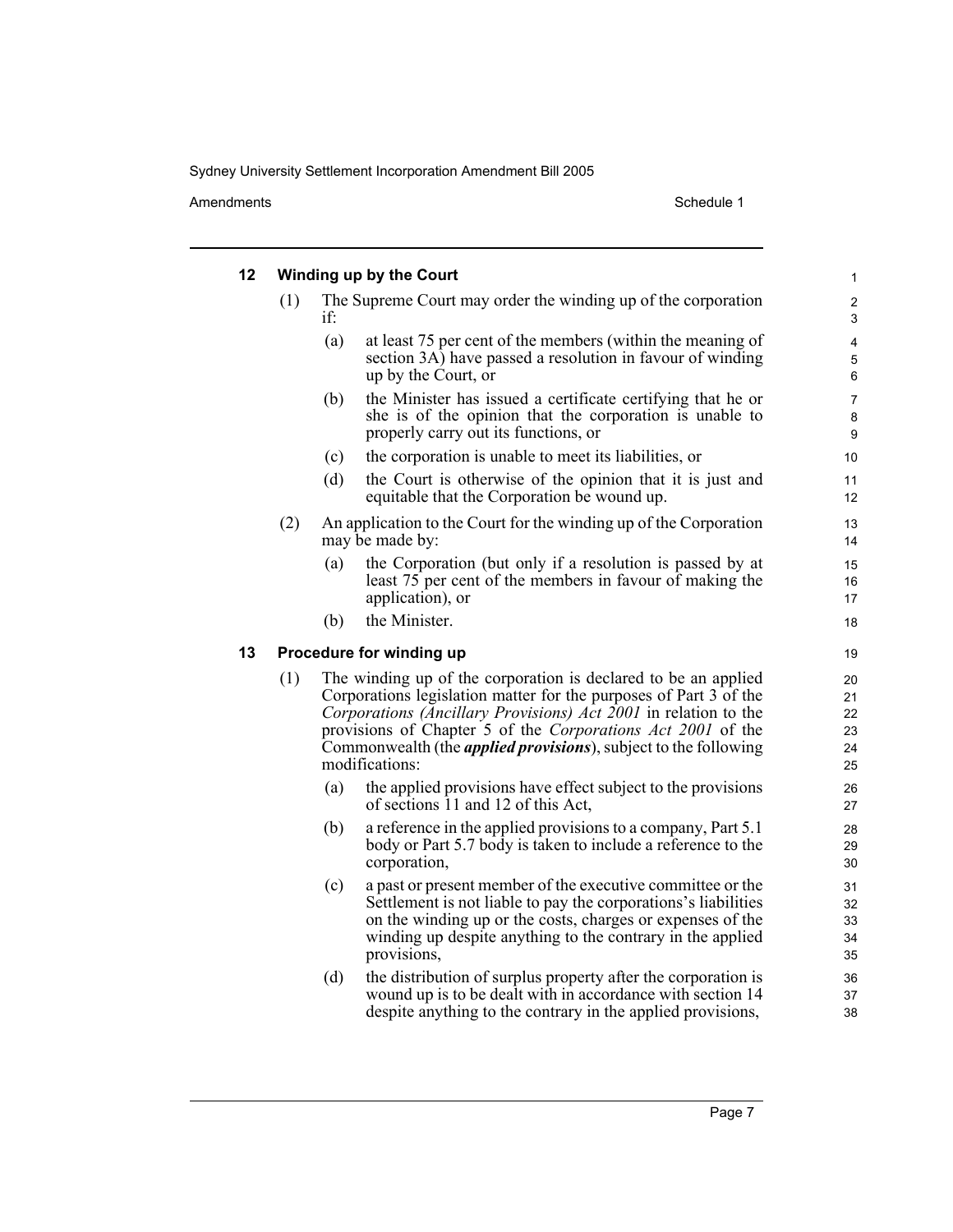### Schedule 1 Amendments

(e) such other modifications (within the meaning of Part 3 of the *Corporations (Ancillary Provisions) Act 2001*) as may be prescribed by the regulations.

- (2) The regulations may provide for the Australian Securities and Investments Commission to exercise a function under any provision of the *Corporations Act 2001* of the Commonwealth that is the subject of the declaration under subsection (1), but only if:
	- (a) the Australian Securities and Investments Commission is to exercise that function pursuant to an agreement of the kind referred to in section 11 (8) or (9A) (b) of the *Australian Securities and Investments Commission Act 2001* of the Commonwealth, and
	- (b) the Australian Securities and Investments Commission is authorised to exercise that function under section 11 of the *Australian Securities and Investments Commission Act 2001* of the Commonwealth.
- (3) Section 17 of the *Corporations (Ancillary Provisions) Act 2001* has effect in relation to a regulation under subsection (2) as if subsection (1) had expressly made provision for the Australian Securities and Investments Commission to exercise the functions concerned.

### **14 Distribution of surplus property**

- (1) Despite the provisions of any other Act or law, if there is property of the corporation after the corporation is wound up, the liquidator must transfer the property to another person or body that is approved in writing by the Minister.
- (2) The transfer of property under this section does not affect any trust on which the assets were held immediately before the distribution, and any such trust continues.
- (3) To the extent to which it is possible or expedient, a person or body to whom property was transferred under this section must, if the property concerned was transferred or given on trust for any purpose, hold that property as nearly as may be possible for that purpose.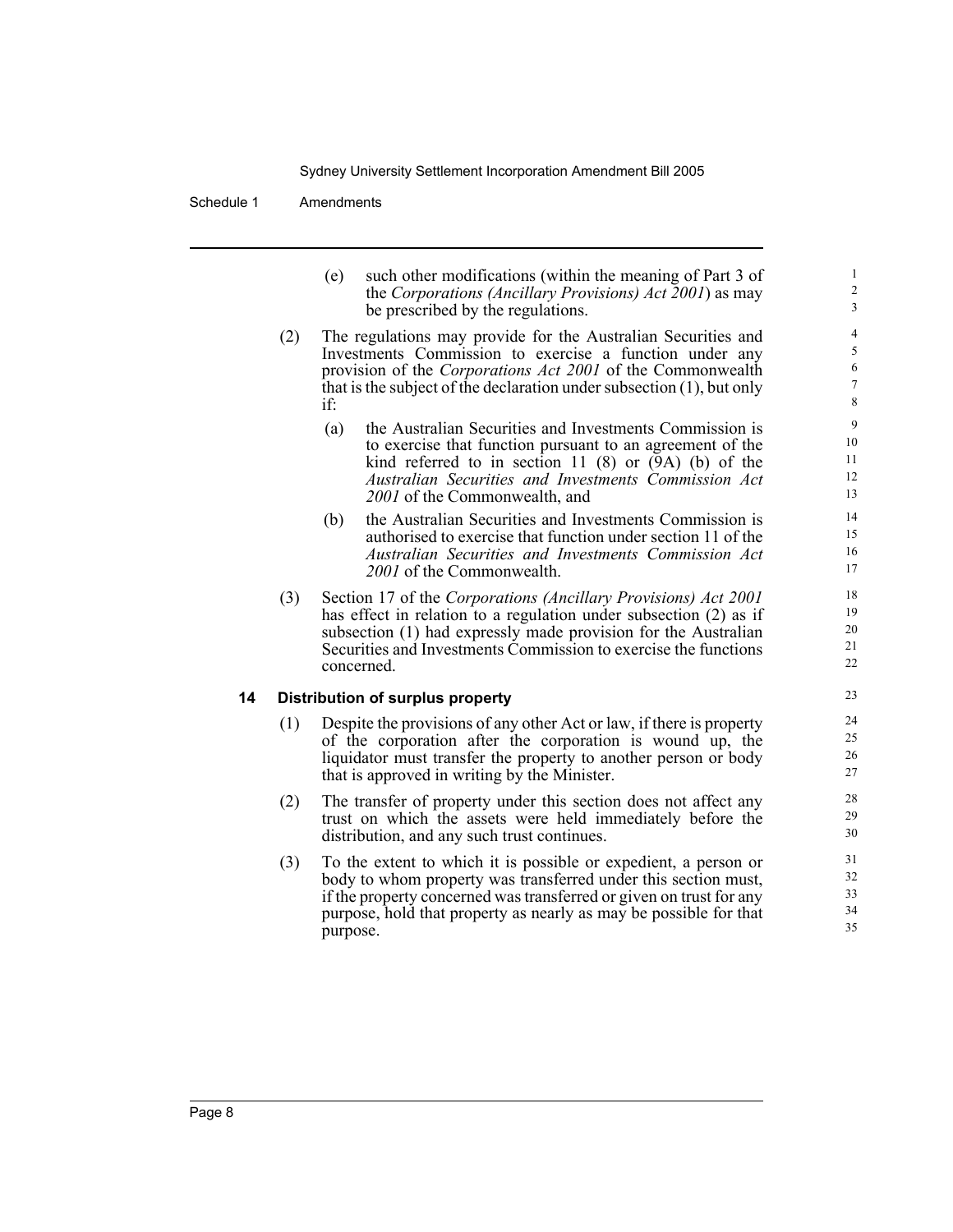Amendments Schedule 1

| 15 | Vesting of assets after winding up of corporation                                                                                                                                                                                                                                                 | $\mathbf{1}$                     |
|----|---------------------------------------------------------------------------------------------------------------------------------------------------------------------------------------------------------------------------------------------------------------------------------------------------|----------------------------------|
|    | (1)<br>To the extent to which any assets:                                                                                                                                                                                                                                                         | $\overline{c}$                   |
|    | are given to the corporation, or to a person for the benefit<br>(a)<br>of the corporation, or                                                                                                                                                                                                     | $\mathfrak{Z}$<br>$\overline{4}$ |
|    | (b)<br>are payable to, or recoverable by, the corporation or any<br>person on behalf of the corporation,                                                                                                                                                                                          | 5<br>6                           |
|    | by or under an instrument that takes effect on or after the date on<br>which the corporation is wound up, a reference in the instrument<br>to the corporation is to be treated as a reference to the Minister.                                                                                    | 7<br>8<br>9                      |
|    | (2)<br>Assets referred to in subsection (1) are to be transferred by the<br>Minister to another person or body and section $14$ (2) and (3)<br>apply to the transfer as if it were a transfer of property under<br>section 14.                                                                    | 10<br>11<br>12<br>13             |
|    | In this section:<br>(3)                                                                                                                                                                                                                                                                           | 14                               |
|    | <i>instrument</i> means an instrument (other than this Act) that<br>creates, modifies, or extinguishes rights or liabilities (or would do<br>so if lodged, filed or registered in accordance with any law), and<br>includes any will or any judgment, order or process of a court or<br>tribunal. | 15<br>16<br>17<br>18<br>19       |
| 16 | <b>Application to Court</b>                                                                                                                                                                                                                                                                       | 20                               |
|    | The Minister, or any other interested person who has leave of the<br>Supreme Court, may apply to the Court:                                                                                                                                                                                       | 21<br>22                         |
|    | to determine any question arising in the winding up of the<br>(a)<br>corporation under this Act, or in the application by section<br>13 of provisions of the <i>Corporations Act 2001</i> of the<br>Commonwealth to the winding up, or                                                            | 23<br>24<br>25<br>26             |
|    | to exercise all or any of the powers that the Court might<br>(b)<br>exercise if the corporation were being wound up by the<br>Court.                                                                                                                                                              | 27<br>28<br>29                   |
| 17 | <b>Regulations</b>                                                                                                                                                                                                                                                                                | 30                               |
|    | The Governor may make regulations, not inconsistent with this<br>Act, for or with respect to any matter that by this Act is required<br>or permitted to be prescribed or that is necessary or convenient to                                                                                       | 31<br>32<br>33<br>34             |
|    | be prescribed for carrying out or giving effect to this Act.                                                                                                                                                                                                                                      |                                  |
| 18 | <b>Savings and transitional provisions</b>                                                                                                                                                                                                                                                        | 35                               |
|    | Schedule 1 has effect.                                                                                                                                                                                                                                                                            | 36                               |